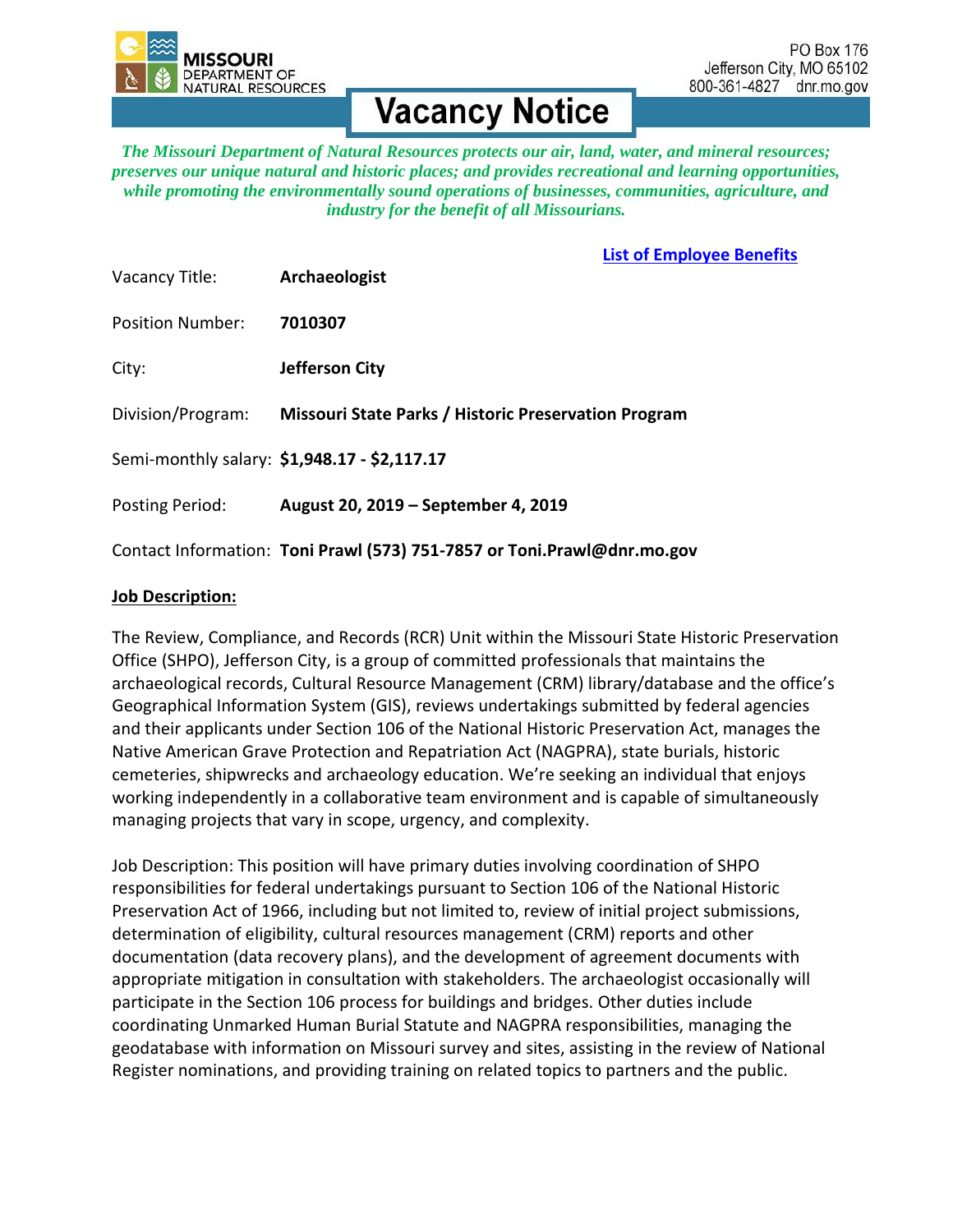### **Job Duties:**

This description may not include all the duties, knowledge, skills, or abilities associated with this classification.

- Coordinate the review of undertakings submitted under Section 106 of the National Historic Preservation Act, assisting agencies planning and/or conducting archaeological surveys to identify, record, and preserve sites.
- Comment on determinations of eligibility, review CRM reports and other documentation (data recovery plans), and review agreement documents in consultation with agencies, federally recognized tribes, and interested parties.
- Manage the SHPO Geographical Information System (GIS) database of known archaeological sites and surveys and other cultural resources.
- Respond to inquiries regarding site locations and activities.
- Coordinate the Native American Grave Protection and Repatriation Act (NAGPRA) process and collections and state burials programs.
- Identifies, classifies, and catalogs artifacts for curation in state archaeological facility.
- Other duties may include assisting in the review of National Register nominations and providing training on related topics to partners and the public.
- Performs other related work as assigned.

## **Preferred Experience**

- Comprehensive knowledge of the principles, practices, techniques, and ethics of archaeological survey, excavation, and laboratory operations.
- Comprehensive knowledge of the state's prehistoric and historic archaeological heritage and ability to interpret information.
- Comprehensive knowledge of archaeological mapping.
- Proficiency in ArcMap, ArcCatalog, and other ESRI products.
- Ability to plan, organize, and carry out assignments and manage a complex records system.
- Ability to conduct research for in-house projects and to provide assistance to the public.
- Ability to establish and maintain effective working relationships with state and federal agencies and federally recognized tribes, consulting parties, consultants, avocationals and the general public.
- Comprehensive knowledge of effective communication/consultation methods required to interact with individuals of diverse backgrounds and cultures.
- Knowledge of federal law and regulations relating to Section 106, NAGPRA, and the National Register of Historic Places.
- Familiarity with history and historic architecture.
- Familiarity with word processing and spreadsheet software (particularly Microsoft Access), scanners and cameras.
- Experience with archives and/or collections management.
- Experience in working as part of an interdisciplinary team.
- Experience with tribal consultation.
- Experience with and ability to provide public archaeology programs.
- Ability to communicate clearly and effectively both verbally and in writing.
- *Applicants who meet the Secretary of the Interior's Professional Qualifications Standards in Archaeology*